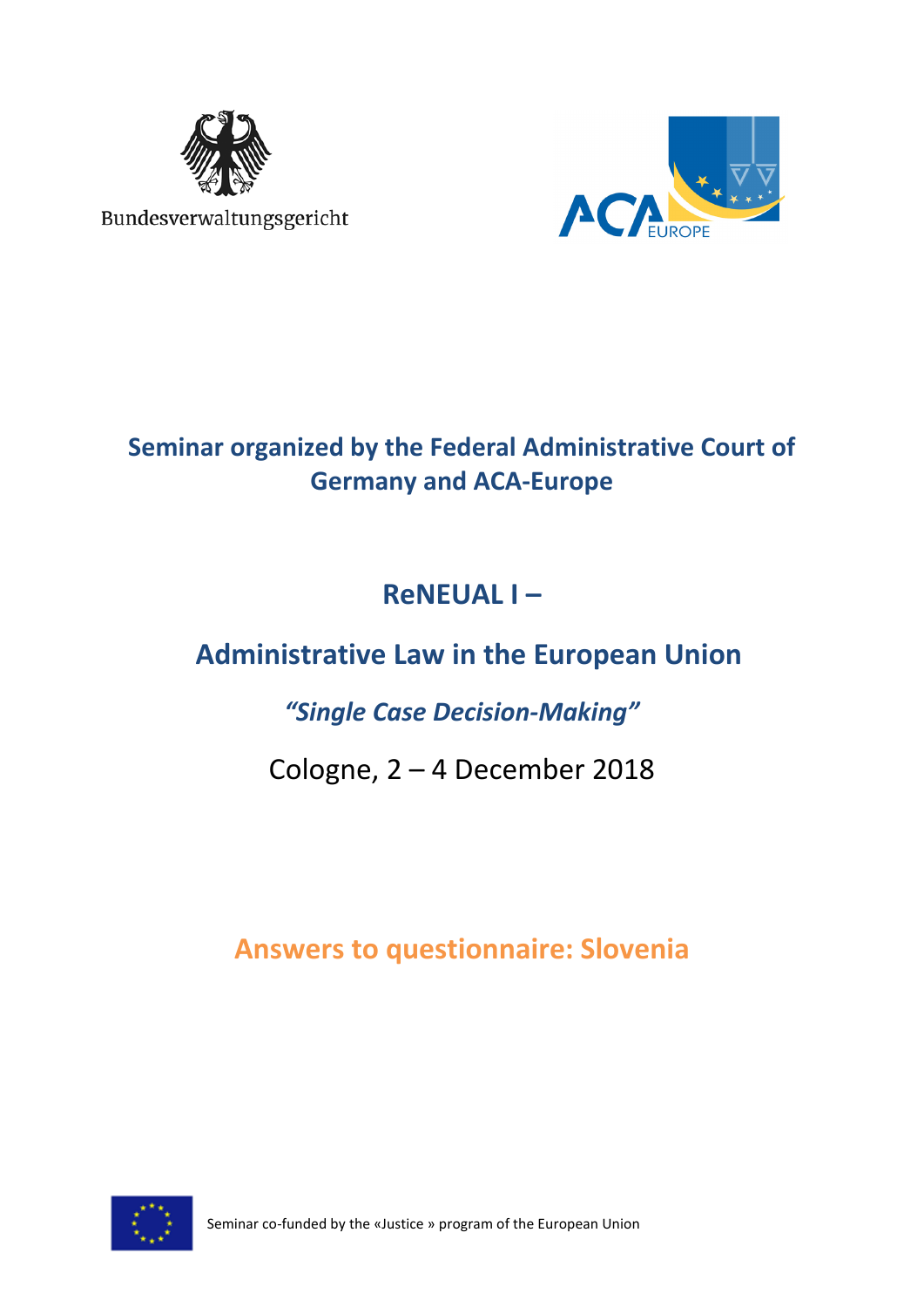### **ACA-Seminar**

### **ReNEUAL I – Administrative Law in the European Union Single Case Decision-Making**

2. - 4. December 2018 Verwaltungsgericht Köln (Administrative Court Cologne)

### **Answers to a Questionnaire – Legal order of the Republic of Slovenia (prepared by: legal consultant Rada Sitar and judge dr. Erik Kerševan, Supreme Court of the Republic of Slovenia)**

#### **I. Parties to Administrative Proceedings: Categories and Legal Positions**

1. a) Are the following categories of parties to administrative proceedings for single case decision-making recognized in your legal order:

- addressees of onerous administrative acts / applicants of beneficial acts,
- other individuals (please differentiate, in its case, further, e.g. between individuals claiming subjective rights, concrete legal interests, factual interests, individuals as members of the general public),
- associations or non-governmental organisations (e.g. environmental, consumer, …) (please indicate, in its case, details and/or specific requirements),
- other administrative bodies?

According to the Slovenian Administrative Procedure Act (hereinafter APA) a party to an administrative procedure may be any natural and legal person under private or public law on whose request the procedure has been initiated or against whom the procedure is conducted. Both addressees of onerous administrative acts as well as applicants of beneficial acts may be parties of an administrative procedure.

Parties may also be others (a group of persons, etc.), provided that they can be the holders of the rights and obligations decided in an administrative procedure.

The right to participate in a procedure shall also pertain to a person who demonstrates legal interest. Legal interest shall be demonstrated by a person who claims to be joining the procedure in order to protect their legal benefits. A legal benefit shall be a direct personal benefit based on an Act or other regulation. Merely factual interest does not suffice.

The State Prosecutor, the State Attorney and other state authorities entitled by an Act to represent public benefits in an administrative procedure, have, within the limits of their authorisation, the rights and obligations of a party.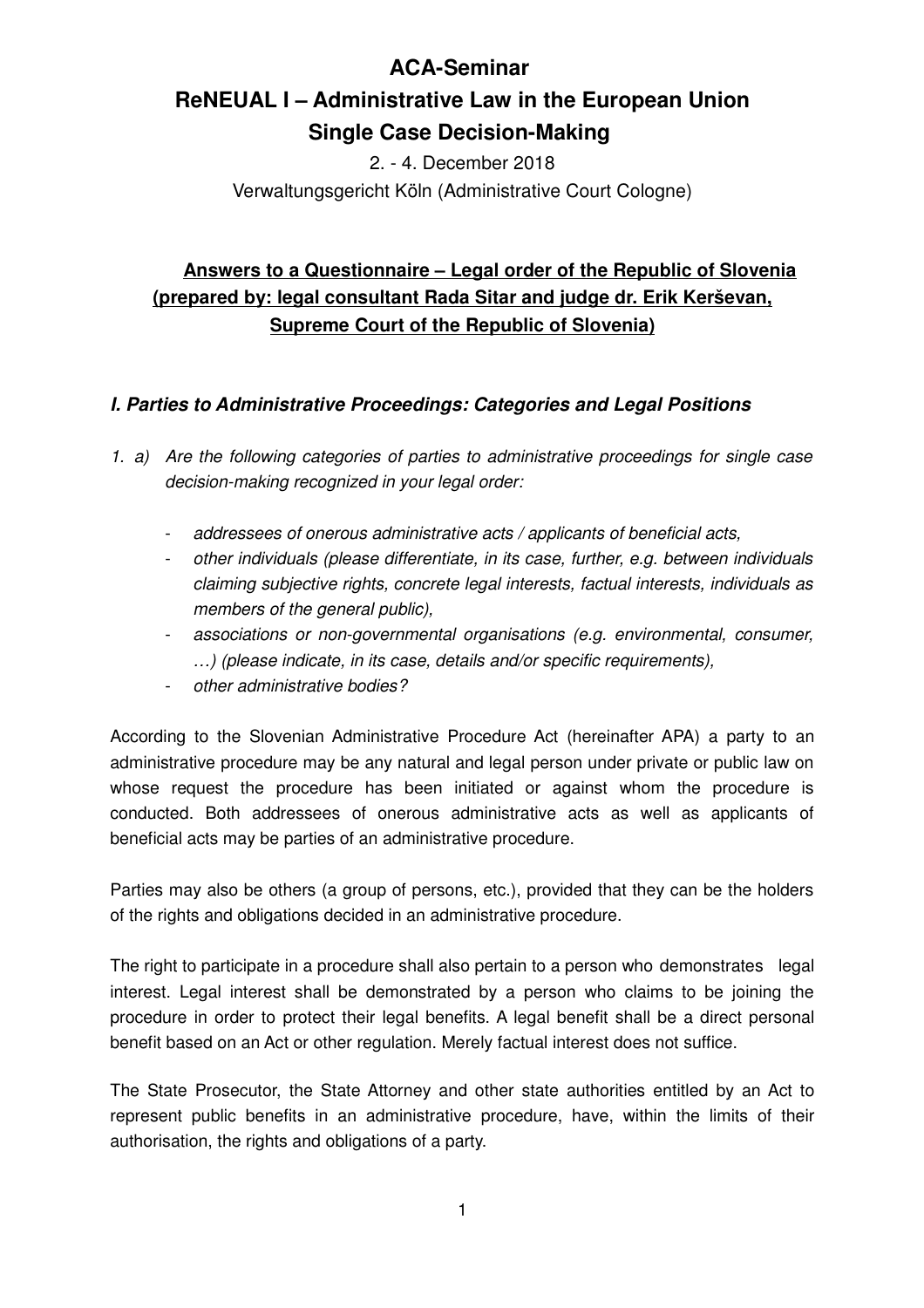Sectoral legislation may authorize non-governmental organisations to participate in specific administrative proceedings under specific circumstances provided by law. The Environmental Protection Act, for example, determines that non-governmental organisations (which have previously obtained their status on the basis of a formal decision in the public interest) shall have a legal interest in participating in the procedure for the issuing of environmental consent (in a process of acquisition of a building permit) in order to protect their rights. They shall have the position of an accessory participant under regulations on administrative procedure if they have lodged a request to participate in the procedure for the issuing of environmental consent within a specific time limit.

According to the Collective Actions Act, non-governmental organisations, registered for the protection of the rights and interests of consumers, may file an action against a company that violates consumer rights set forth by the law governing consumer protection or other laws dealing with consumers. The Consumer Protection Act does not provide for participation of such organisations in administrative proceedings.

- b) Are the categories of parties to administrative proceedings defined
	- in a general codification (i.e. Code of Administrative Procedure,…),
	- by reference to other codifications (e.g. Code of Court Procedure,…),
	- by custom(ary law),
	- by jurisprudence,
	- in another way (please explain)?

(cf. Art. 4 (f) EP-Res.; Art. III-2 (3) and (4), III-25 ReNEUAL)

They are defined in the above mentioned codification APA.

2. a) Do (sectorial) pieces of legislation establish additional categories of parties to administrative proceedings or do such pieces of legislation modify the general categories? In this case, please give examples!

They establish additional categories of parties to administrative proceedings. For example, the above mentioned non-governmental environmental organisations, which function in the public interest.

#### b) If such additional categories are established and/or such modifications are provided for, what is the rationale of such additions and/or modifications?

Additional categories of parties are established in order to achieve different aims in different specific administrative proceedings. For example, the environmental legislation often provides for the participation of non-governmental organisations in the administrative proceedings concerning the environment due to their valuable professional knowledge and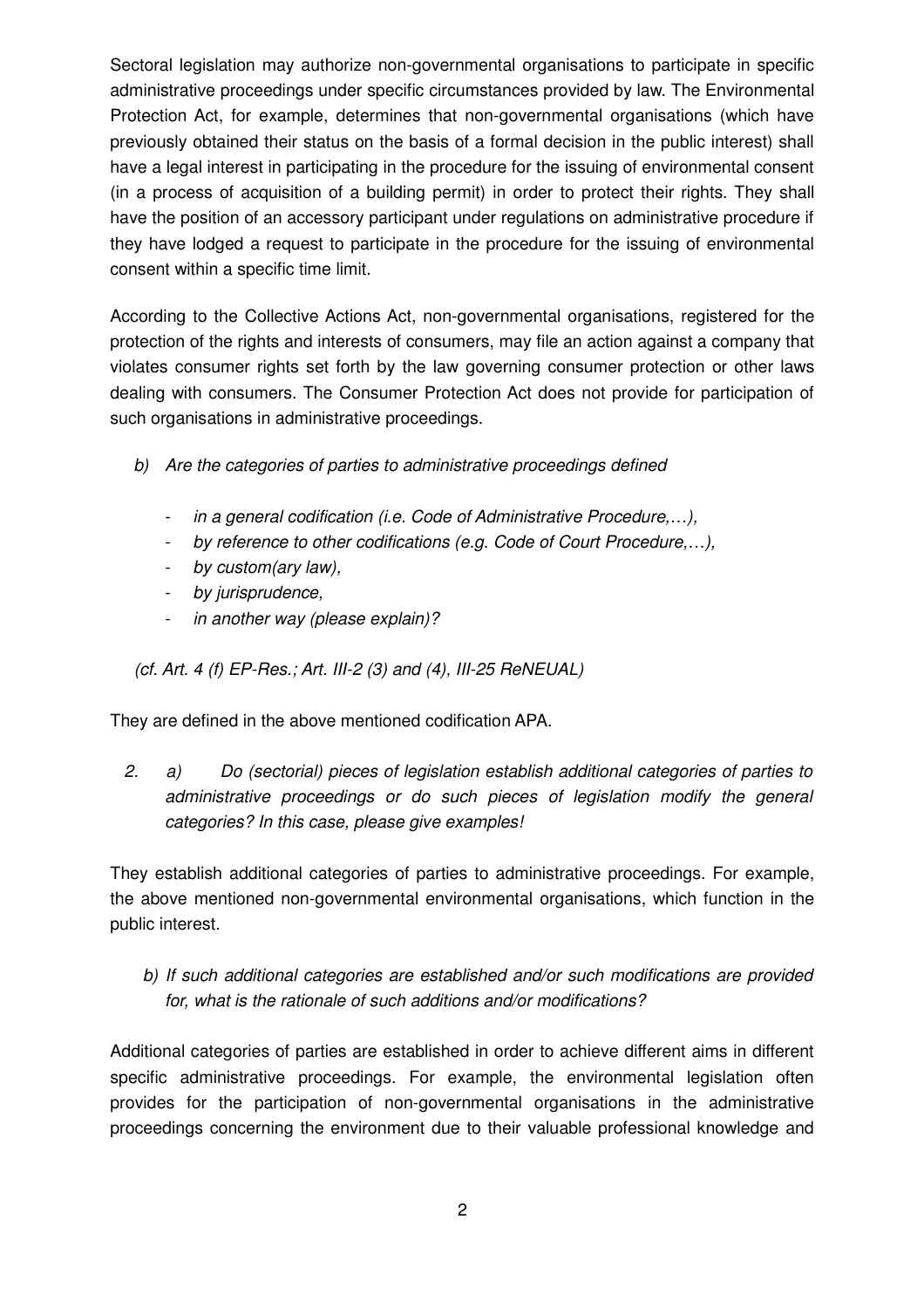experience on non-legal matters, all with the aim to protect values which are in the general public interest.

Additional categories of parties are, therefore, special representatives empowered to protect certain public interests that require special protection due to the fact that they can not represent themselves.

- 3. As far as the parties are not parties by law (e.g. addressees or applicants), how can the different categories of (potential) parties actually become parties to administrative proceedings?
	- Is a request of the party required?

Yes.

- Is a decision of the administrative authority admitting the party required?

Yes.

Is the administration obliged to qualify potential parties ex officio?

Yes.

4. a) Are administrative authorities obliged to identify third parties entitled to participate or potentially interested in administrative proceedings?

Throughout the procedure, the authority must ensure ex officio that all those persons whose rights or legal benefits could be affected by the decision, participate in the procedure.

 b) Is the administrative authority obliged to announce the beginning of administrative proceedings to (potential) third parties to enable their participation?

Prior to the beginning of a fact-finding procedure, the authority shall invite persons for whom it establishes that they have a legal interest in participating in the procedure.

If the authority cannot establish which persons have a legal interest in participating in the procedure, it shall invite them by a public notice posted on its information board and on the state web portal, or in some other locally usual manner.

c) Are there any consequences, if the (potential) party does not make use of its right to participate in the administrative proceedings? Does your legal order provide for a foreclosure of the exercise of the party's rights (preclusion regulation), particularly with regard to later court proceedings (ability to challenge the final decision, legal standing in this regard)?

If a person that was duly invited to participate as an accessory participant and informed of the consequences, has not duly notified their accessory participation by the issuing of the decision at the first instance, they cannot seek legal remedies against the decision.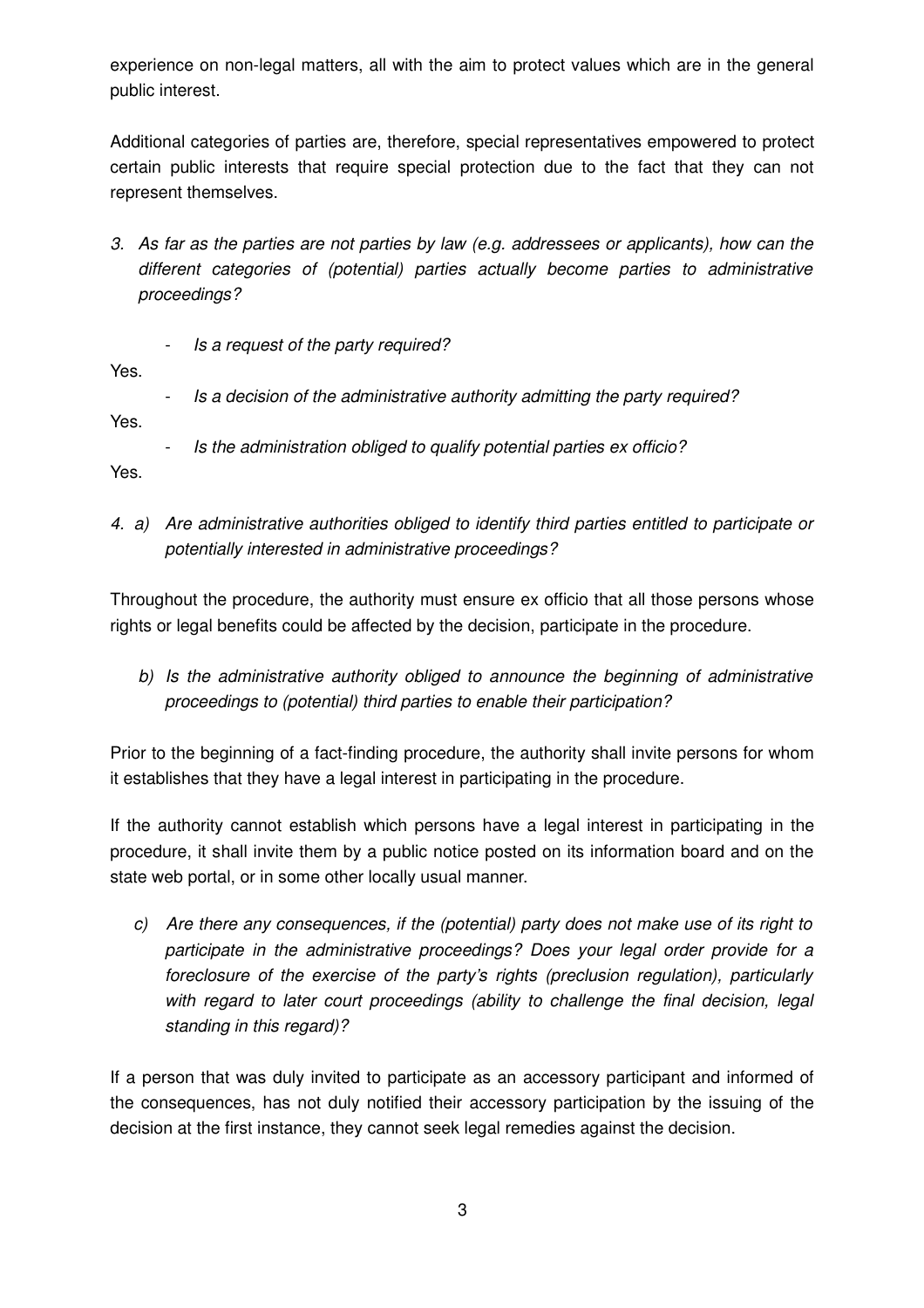- 5. If individuals / organisations / other public authorities are not admitted as parties to administrative proceedings by the competent authority on their request, what are the legal consequences?
	- a) Are they entitled to direct court actions against the administrative decision to not admit them as parties to the administrative proceedings? Are (only) original parties (parties by law) to the administrative proceedings entitled to do so?

Yes, persons who are not admitted as parties are entitled to direct court action.

b) In contrast, do the parties not admitted to the administrative proceedings have to wait for and then challenge the final administrative decision claiming a procedural defect in not admitting them?

No.

c) Can the competent authority remedy any omission to admit a party?

#### Yes.

- 6. a) Do all categories of parties to administrative proceedings enjoy the same procedural rights:
	- to be heard (orally or in writing),
	- to be advised by the competent authority concerning the relevant procedural rights,
	- to submit documents,
	- to have access to the file, including documents submitted by other parties,
	- to call witnesses or to initiate other gathering of evidence,
	- to be provided with a copy of the final decision,
	- to file a claim in the administrative proceedings?

Yes, they have all of the above mentioned rights, naturally all in the context of their own legal interest.

b) Or do different categories of parties to the administrative proceedings have different rights? If so, please provide information about the most important differences!

#### No.

(cf. Art. 9, 11, 14, 15 EP-Res.; Art. III-15, III-23, III-24 ReNEUAL)

7. Is there a political or academic discussion concerning any kind of reform with regard to the participation rights of third parties to administrative proceedings in your country? Are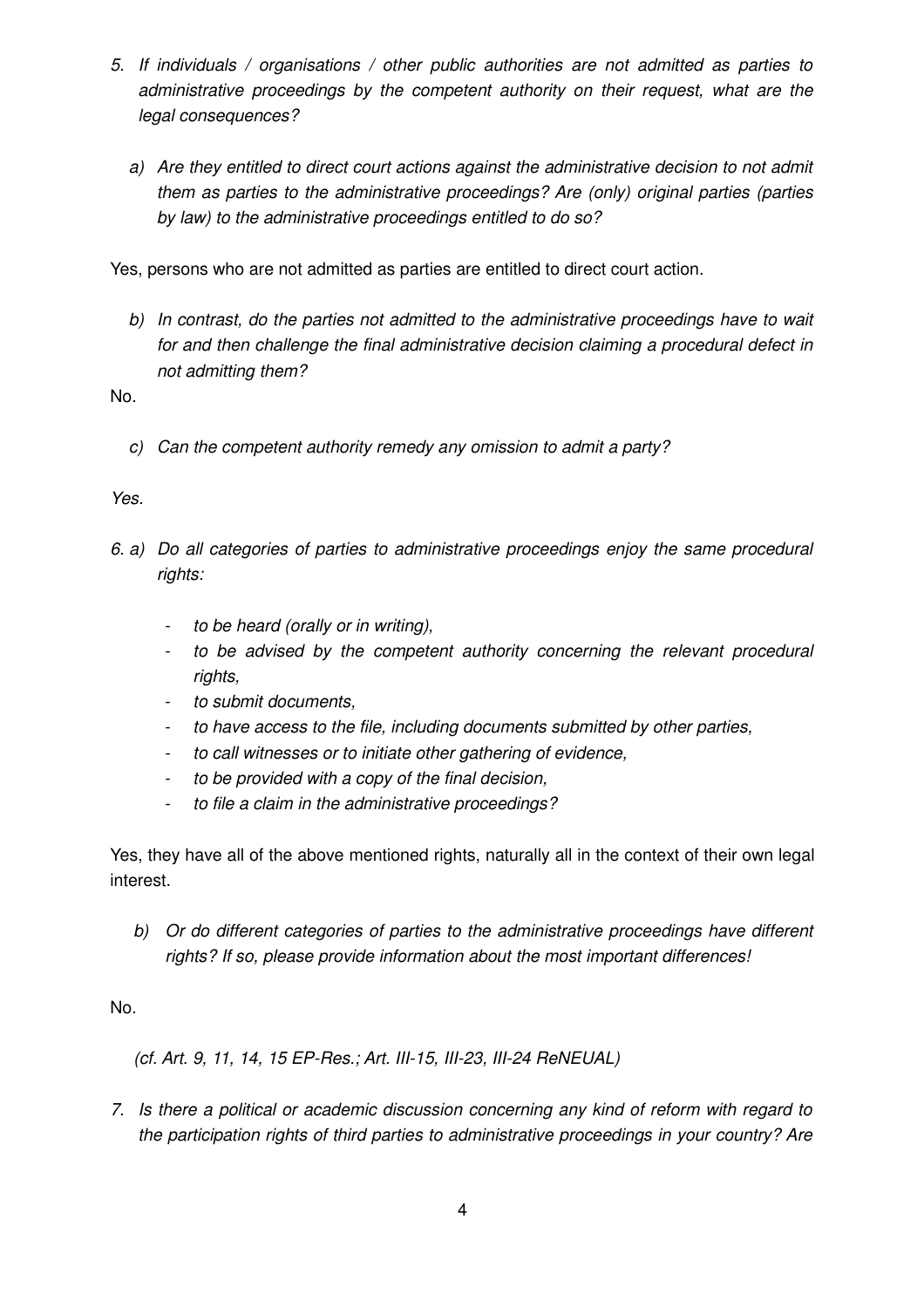there recent legislative proposals concerning the participation rights of third parties to administrative proceedings?

No.

8. What is the most important and most recent case law of your court relating to the status of third parties to administrative proceedings and their procedural rights therein? Please identify up to three cases and provide some information about the content and relevance of the judgements!

### Judgement of the Supreme Court of the Republic of Slovenia X Ips 156/2014, dated 15. 3. 2016:

Company A. was allocated certain radio frequencies by a temporal decision. Competitive company B. wanted to take part in a proceeding for the extension of the mentioned temporal decision. Agency for communication networks and services of the Republic of Slovenia rejected the company B.'s request for the recognition of the position of an accessory participant. Supreme Court of the Republic of Slovenia (when deciding on a revision against the Administrative Court decision) confirmed the decision. It held that by stating that the temporal decision might not be extended or could be extended for a shorter period (less than three years), which would result in a public tender, in which the company B. would have the opportunity to participate, the company B. pursued only its economic interest. Nor did company B. show its legal interest in participating in the procedure by referring to the legal principles of objectivity, transparency, non-discrimination and proportionality. These principles are important from the point of view of the general legality and shall be guaranteed by the defendant (agency). These, howerever, do not form an individual legal interest.

### **II. Determination of Facts and Discretionary Powers**

1. a) **In administrative proceedings**, do administrative authorities have a general duty to carefully and impartially investigate the facts of the case ex officio in your jurisdiction (principle of investigation)?

Yes.

b) Are, in contrast, the parties to administrative proceedings generally obliged to present facts or evidence of their own accord (principle of party presentation)?

No. However, if the case does not concern generally known facts, the party must propose evidence for their statements and, if possible, submit it. If the party fails to do so by themselves, they shall be required to do so by the official person conducting the procedure.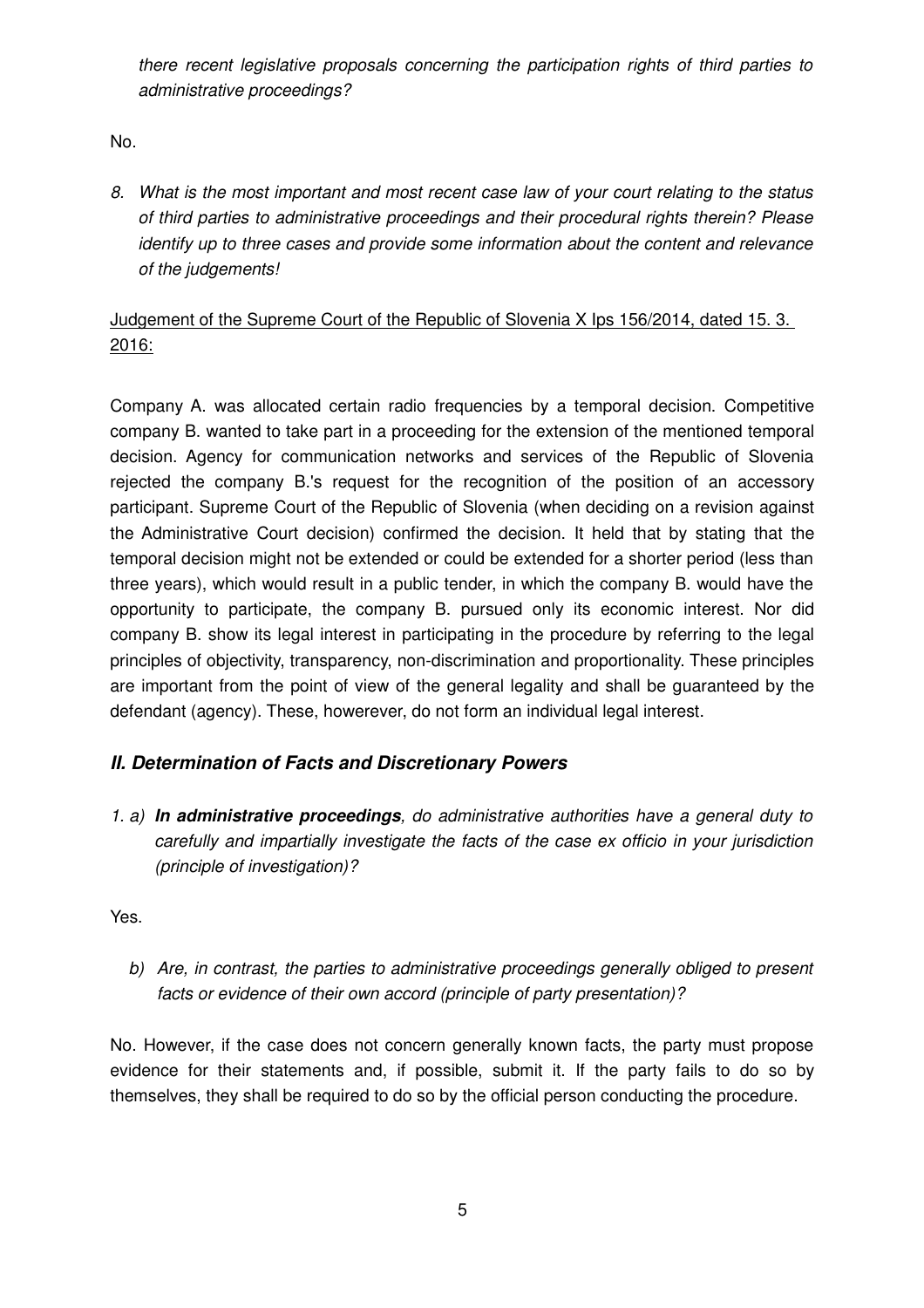c) Do the rules for determining the facts distinguish between administrative proceedings initiated ex officio or by application?

No.

d) Do the rules for determining the facts distinguish between facts which are favourable to the individual and others which are unfavourable to him?

No.

e) Do different models of fact finding in administrative proceedings exist in your country with regard to different subject matters (e.g. ex officio administrative orders prohibiting or requiring specified actions of individuals, licensing of private projects on application, administrative sanctions, specific sectors of administrative law,…)?

No.

(cf. Art. 9 EP-Res.; Art. III-10, III-11 ReNEUAL)

- 2. If your jurisdiction provides for the duty of the competent administrative authority to care fully and impartially investigate the facts of a case:
	- a) Are the parties to administrative proceedings obliged to cooperate in the investigation (e.g. by providing documents or by answering questions)?

Yes.

b) What are the consequences, if a party to administrative proceedings does not comply with its duty to cooperate?

If the party fails to submit evidence in a specified time limit set by an administrative body, the authority may not reject the request solely because of this reason, but must continue the procedure. The party must, however, bear its burden of proof and accept the consequences of not proving a certain fact.

If a certain document, important for the fact finding process, is found with the opposing party and such party does not wish to produce it voluntarily or does not wish to show it, the official person conducting the procedure shall require that they produce or show it at a hearing so that other parties may comment thereon.

If the party that has been required to produce or show a document fails to do so, the authority conducting the procedure may in view of the circumstances of the case evaluate the influence this may have on the resolution of the case.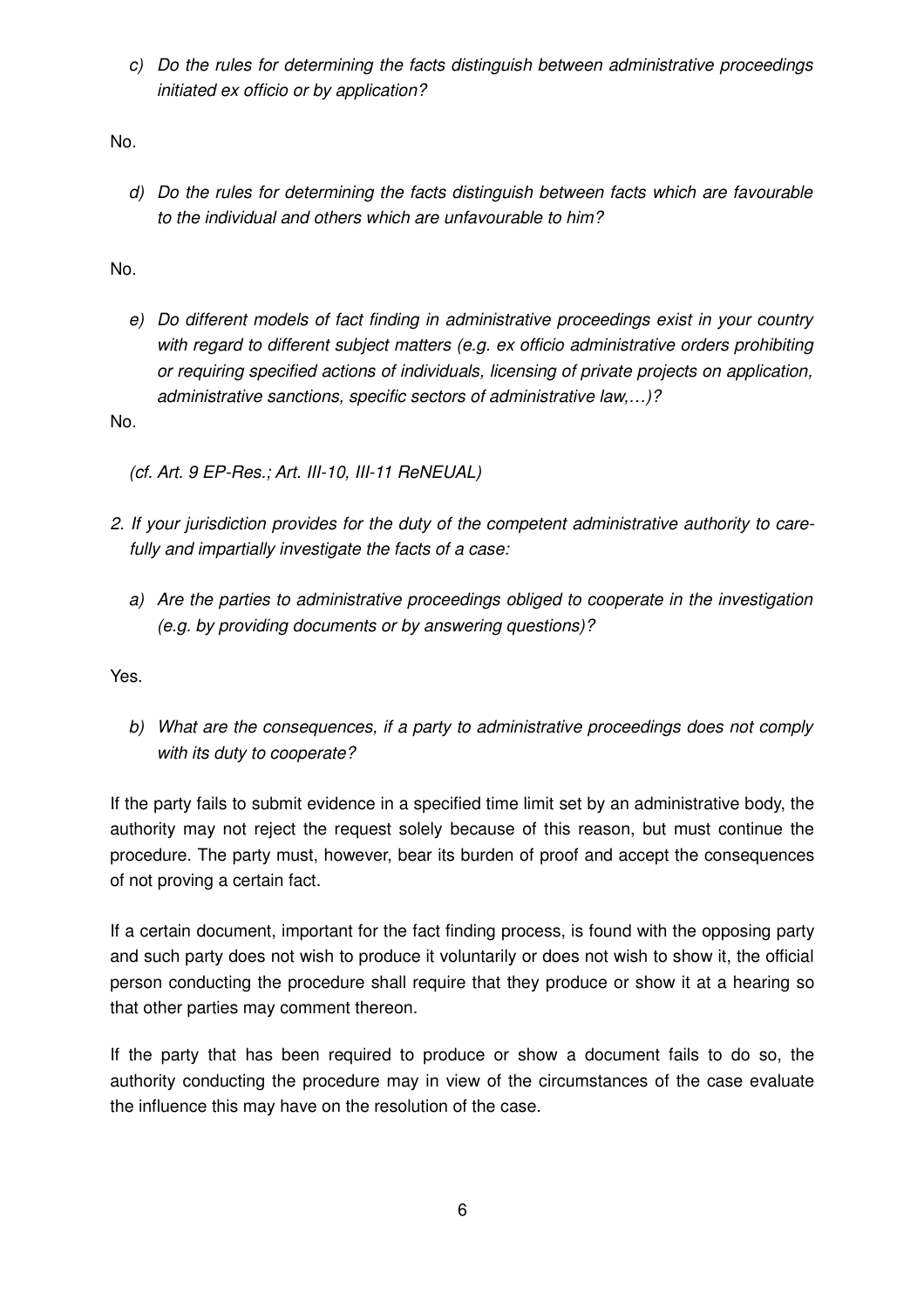c) Are there differences in the duty to cooperate among different categories of parties (applicants, potential addressees of the final decisions, third parties)?

No.

(cf. Art. 10 EP-Res.; Art. III-13, III-14 ReNEUAL)

3. a) In the fact finding process, is the administrative authority in your legal order bound by strict procedural rules (e.g. demanding for a certain organisation) or is this process subject to discretion of the administrative authority?

As regards the APA the fact finding process is subject to discretion of the administrative authority.

b) Has the administrative authority broad discretion in evaluating the facts found in the administrative proceedings?

Yes.

c) Does your national legal order provide for rules concerning composite investigations, i.e. the collaboration of different administrative authorities (like establishing a responsible officer of one administrative authority) or the collaboration of different officers within one administrative authority, e.g. a hearing officer who may hold hearings with applicants (like asylum seekers) while another officer takes the final decision based on written reports of such a hearing officer?

Yes. For example, if presenting evidence before the authority conducting the procedure is infeasible or involves disproportionate costs or a great delay, presenting evidence or the demonstration of single evidence may be carried out before the requested authority.

4. a) Does your national legal order provide for specific rules of evidence for the fact finding in administrative proceedings?

Yes. These rules are specific as they are determined by APA. They are, however, of a general nature and known in other proceedings apart from administrative ones, as well (for example: the civil court procedure).

b) If this is the case, what are the most important principles?

It is not necessary to prove generally known facts.

If the existence of a fact is presumed by an Act, it is not necessary to prove its existence, however it is allowed to prove their non-existence, unless otherwise provided by an Act.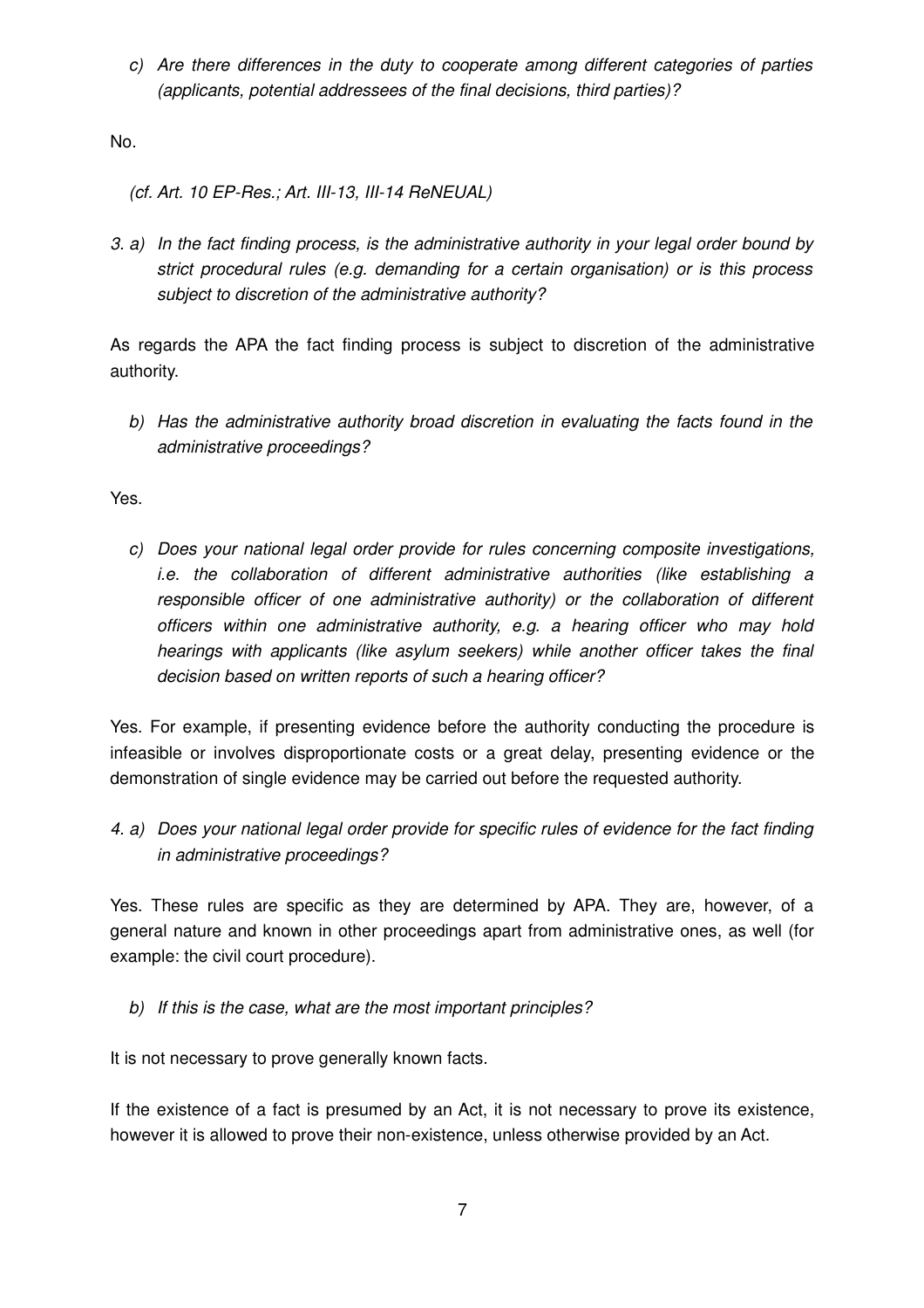A document issued in a prescribed form by a state authority, a self-governing local community authority or a bearer of public authority within the limits of their competence, proves the fact which is confirmed or determined therein (public document). It is allowed to prove that in a public document or in a copy of a public document facts are untruly confirmed, or that a public document or a copy of a public document is incorrectly composed.

The authority which decides on the case may require that the party submit a public document issued by the competent foreign authority, confirming which law applies in the foreign state. The proving of a foreign law against such public document shall be allowed, unless otherwise provided by treaty.

- c) If this is not the case, what other (general) rules apply?
- /
- d) What is the rationale for the model applied in your jurisdiction?

There is no need for specific rules of evidence apart from the mentioned ones and the ones regulating the following evidence: documents, witnesses, statements by the parties, expert witnesses and views.

e) Are there any rules in your national legal order providing for the inadmissibility of certain evidence? If so, please give some details!

There are no specific rules that determine inadmissibility of certain evidence. Evidence obtained in violation of the Constitution or APA, however, might be challenged as inadmissible. There has been no judicial practice on this subject yet.

(cf. Art. 9 (2) and (3), Art. 11 EP-Res.; Art. III-10 (2), III-15 ReNEUAL)

5. **In court proceedings**, who is responsible for the presentation and investigation of facts and evidence?

a) The court or the parties?

The parties.

b) Are there differences between the responsibilities of claimants and defendants or between individuals and administrative authorities?

No.

c) Is the administrative court free in the consideration of evidence or are there certain rules of evidence? In the latter case, please give details!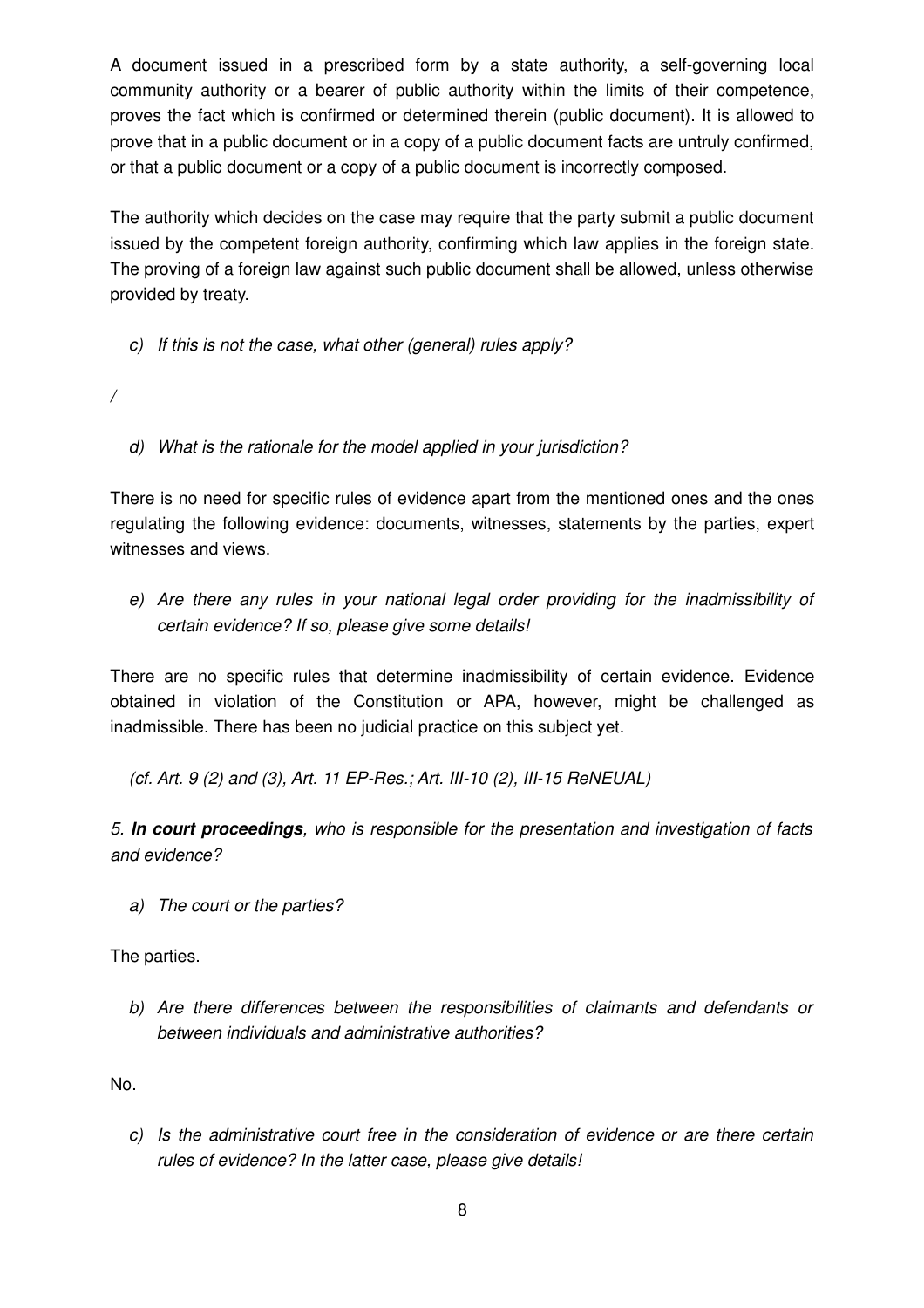The administrative court is generally free in the consideration of evidence. However, there are certain rules of evidence the court has to follow, as well. For example: the above mentioned rules on generally known facts, public documents, conditions on how to deal with witnesses, experts etc.

6. a) What is the general standard of control applied by administrative courts in regard to the fact finding of the administrative authority? Are there limitations in the scope of judicial control?

If in the administrative procedure the facts of the case were not established correctly or completely, or if a wrong conclusion was drawn from the facts that had been established, an administrative act may be contested before a court.

There are no limitations in the scope of the judicial control as regards the fact finding process apart from the rule that the plaintiff may state in the lawsuit new facts and evidence, but he must explain why he did not state them in the procedure of issuing the administrative act.

New facts and new evidence may only be taken into consideration as the reasons deriving from the claim if they existed during the period of deciding in the first instance of the procedure of issuing the administrative act and if the party could not submit or state them in the procedure of issuing the administrative act.

b) Does your national legal order know standards of (limited) control in regard to complex factual evaluations comparable to the concept of technical discretion applied by the ECJ (see annex to this question below)?

No.

c) If this is the case, what are typical cases in which such a standard of reduced control is applied?

/

d) Are these cases qualified as a specific category of administrative discretion or are they subject to the general principles concerning discretionary powers of administrative authorities?

/

7. a) In your national legal order, are the procedural standards to be observed by administrative authorities in their fact finding the more stricter the more the administrative authorities are conceded substantive discretionary powers?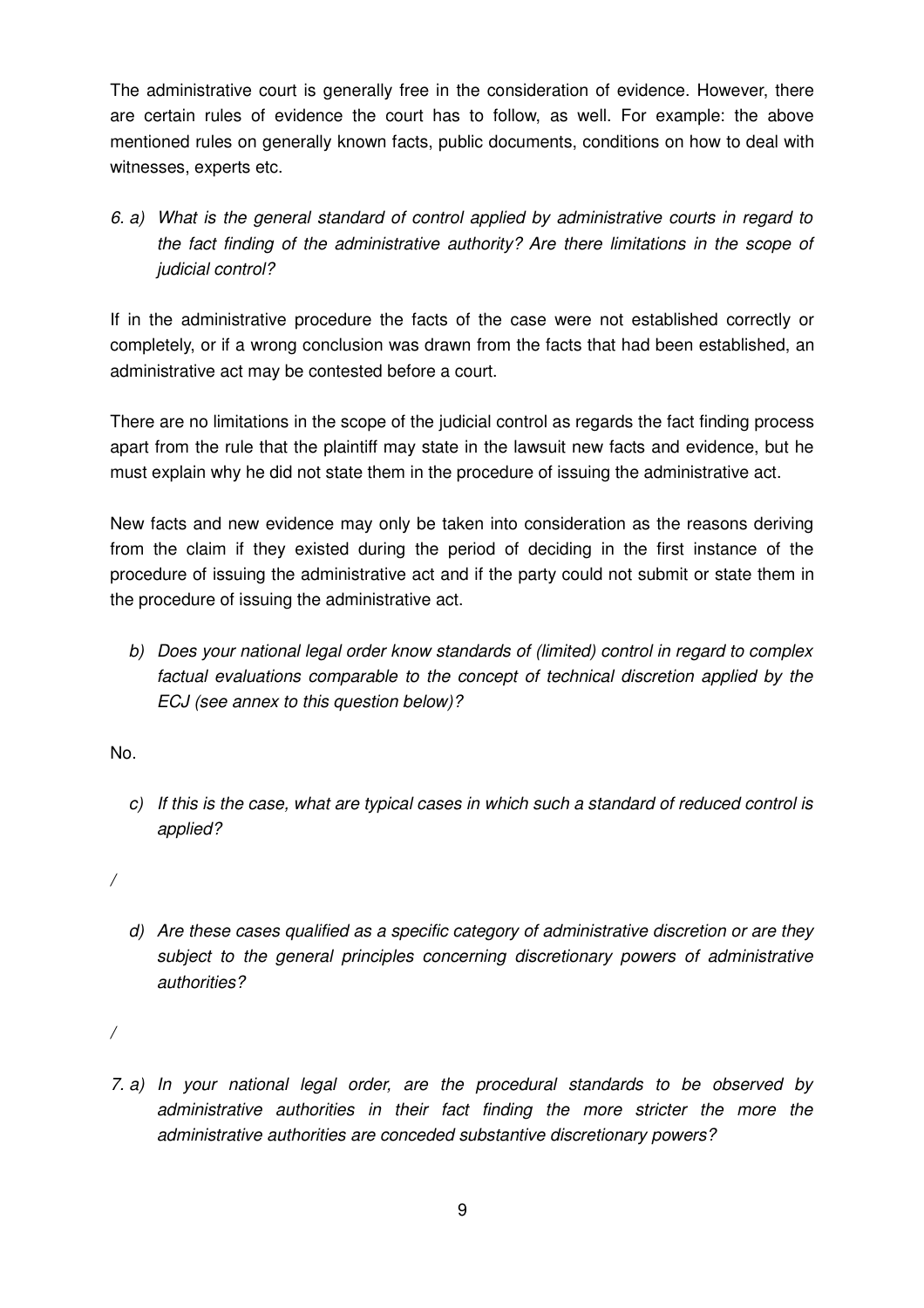b) What is, as far as applicable, the rationale of reduced (substantive) controls exercised by the administrative courts?

Full control of the administrative court would represent an interference with the executive branch of power which determines public interest in administrative matters.

Also, the legislature often can not precisely anticipate all the circumstances important for the protection of the public interest in certain areas, and therefore leaves it to the (free) discretion of the administrative body, which is acquainted with the facts of the concrete case and practice.

c) Are administrative courts reluctant to interfere with material decision-making of administrative authorities?

If the administrative body is authorised to adopt discretionary decisions (by an Act or local community regulation), the court shall test whether the administrative act is illegal because the limits of discretionary decision-making have been transgressed, and whether the discretionary right was used in a manner that does not suit the purpose for which it was granted.

Apart from the legal discretionary decision-making, the administrative courts are not reluctant to interfere with material decision-making of administrative authorities.

- d) Do they prefer to focus on procedural aspects?
- /
- e) Does your national legal order know prepositioned or anticipated expert opinions (e.g. in environmental law) to which a superior validity is conceded?

Yes. For example, an expert opinion of a national cultural heritage authority in the process of gaining a construction permit.

f) As far as the concept of technical discretion applied by the ECJ in regard to administrative decisions (or similar) is applied in your national legal order (cf. II.6.b)), can the reduced standard of control be regarded as a consequence of different institutional capacities of courts and administrative authorities?

/

8. Are there any constitutional provisions and/or principles governing the questions

No.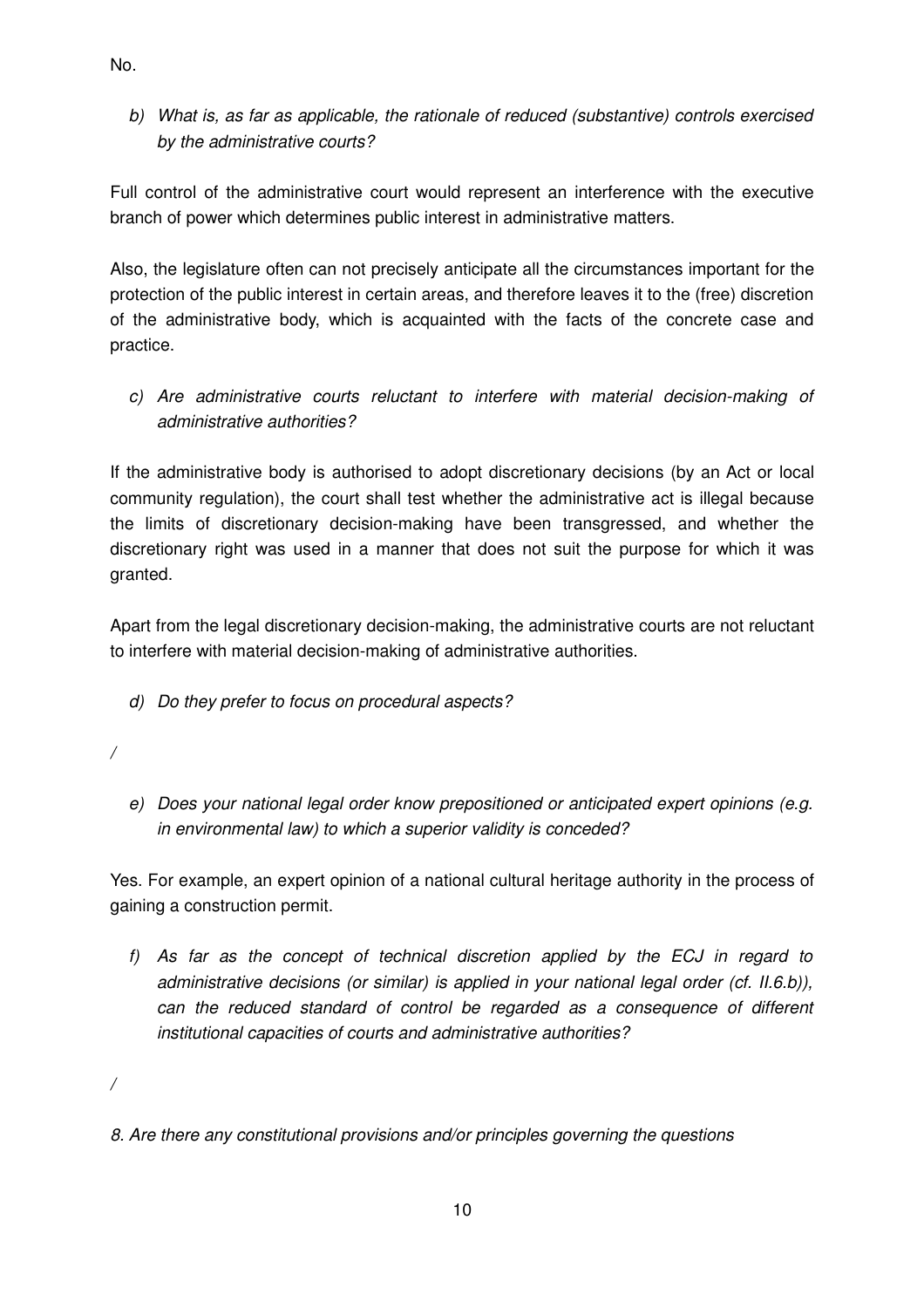a) of the determination of facts of a case by the administration,

No.

b) of the possibilities of the administration to enjoy discretion therein and

No.

c) of the standards of control to be applied by the administrative courts (e.g. a constitutional guarantee of effective judicial remedy, a strict duty of administrative bodies to comply with legal requirements)?

Yes. Slovenian Constitution guarantees an effective judicial remedy (Article 23) and conformity of legal acts (Article 153). The latter stipulates that individual acts and actions of state authorities, local community authorities, and bearers of public authority must be based on a law or regulation adopted pursuant to law.

9. Is there a political or academic discussion concerning any kind of reform with regard to the discretionary powers of the administration, especially with regard to the determination of facts, and the corresponding reduced judicial control by administrative courts in your country? Are there recent legislative proposals concerning the discretionary powers of the administration and the corresponding reduced judicial control?

No.

10. What is the most important and most recent case law of your court relating to the discretionary powers of the administration, especially with regard to the determination of facts, and the corresponding reduced judicial control by administrative courts? Please identify up to three cases and provide some information about the content and relevance of the judgements!

### Judgement of the Supreme Court of the Republic of Slovenia X Ips 24/2016, dated 29. 8. 2018:

Mayor A. dismissed directress of the municipal administration B. from her position within one year from the day the mayor took up her post. Although directress B. due to her pregnancy belonged to a protected category of workers at the time of the dismissal, mayor A. held that dismissal was legal.

The Supreme Court (when deciding on a revision against the Administrative Court decision) confirmed the legality of the situation. It explained and emphasized the meaning of the provision which stipulates that an official in a position may be dismissed regardless of the reasons for it by a decision taken within one year from the day the functionary competent for appointments came to office. The provision was adopted in order to provide functionaries the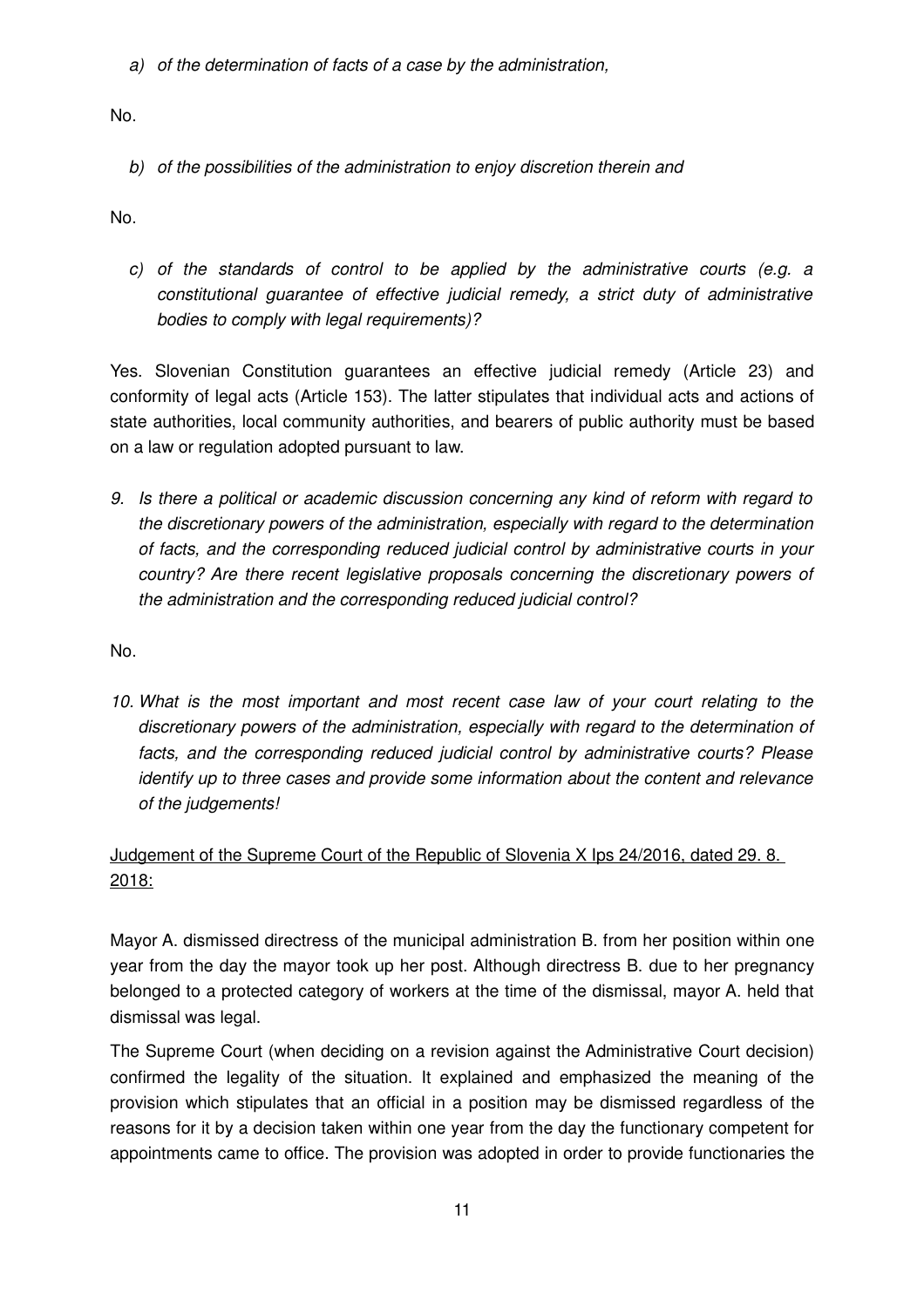possibility to select those who do they particularly trust for the positions of leadership in the state and municipal administration. The Constitutional Court of the Republic of Slovenia decided that such a purpose of the legislator is legitimate and as such constitutionally admissible.

Accordingly, a dismissal of an official is in full discretion of a functionary, which means that the court can not judge whether the reasons for the dismissal were justified. A functionary who decides on a dismissal of a particular person on the mentioned legal basis is granted legal unlimited power to take such a decision which is, according to the position of the Supreme Court, an act of political discretion that can not be challenged before an administrative court.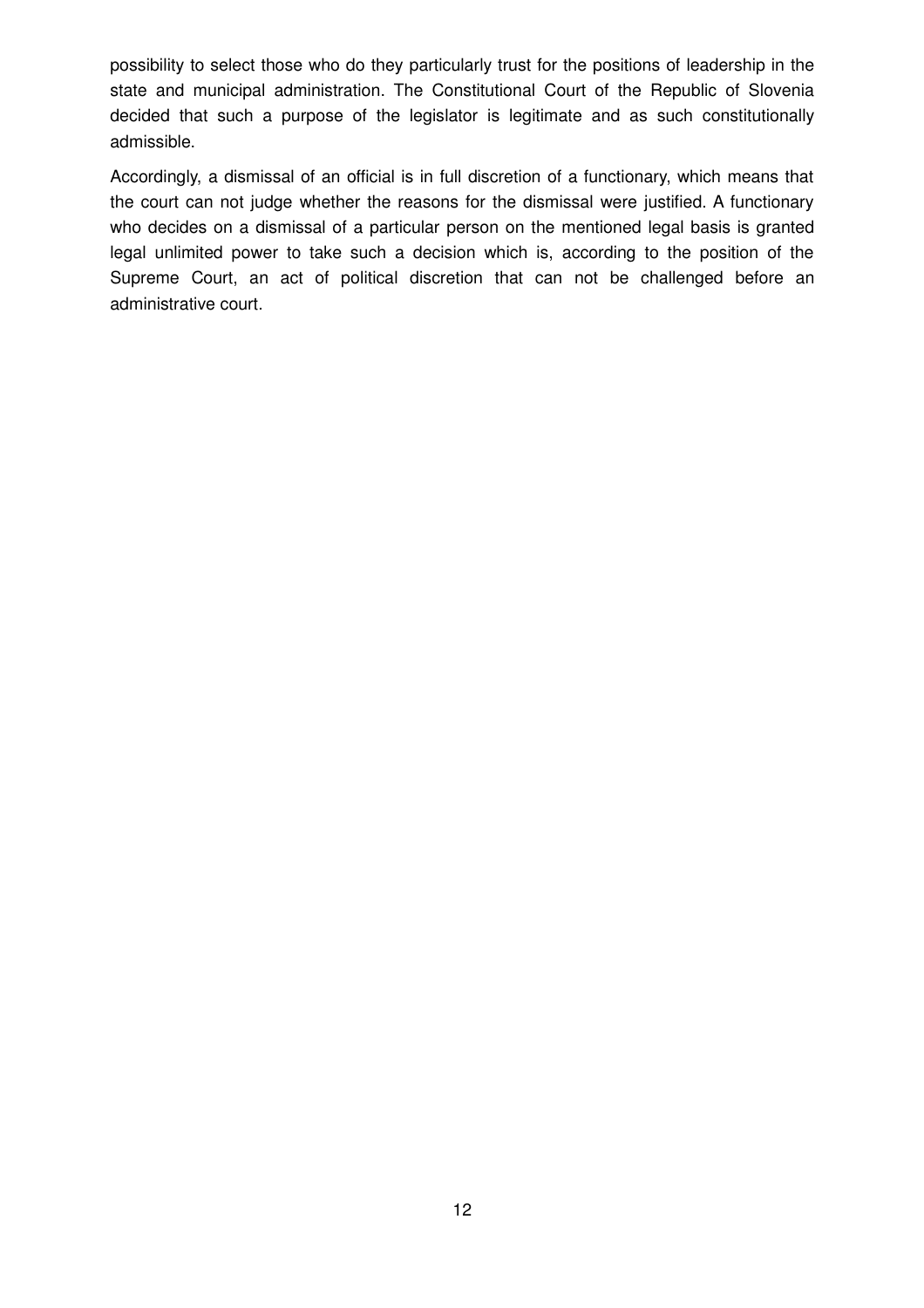#### **III. Case Study**

Initial Case:

Applicant A applies for a construction permit for the construction of a commercial building at a location on the edge of the built-up area of municipality M.

The competent administrative authority of the district  $(S - a$  state authority, not a municipal one) invites F, a farmer who owns the neighbouring piece of land, to express himself on A's application in a given time limit. S informs F that he will not be heard after the time limit has expired. F does not react.

S also consults M, which supports the project because it hopes for a better economic development.

O, a nature protection organisation, learns about the project from the local newspaper and asks S to be involved in the proceedings. O remarks that there have been sightings of red kites (milvus milvus, a species listed in Annex I of the Bird Protection Directive 2009/147/EC) at the designated location of the project. S does not reply to this, but internally consults the environment protection authority E (also a state authority). E explicates in its statement to the application, mostly relying on an expert opinion handed in by A as part of his application, that a population of red kites does existed in the concerned area, but from its scientific point of view of nature protection the project was scientifically justifiable because the known breeding areas were sufficiently distant from the designated location of the project and O had not brought forward anything concrete.

M changes its mind and decides to draw up a development plan for the area concerned which is supposed to provide for a residential area.

S issues the permit to A after a procedure without (other) defects and sends a copy to F and M, each containing an accurate instruction on the right to appeal to the administrative court within one month.

F is against the settlement of commercial companies in his vicinity. He thinks there are already enough commercial companies in the village and moreover he is afraid of facing disadvantages in managing his soil because of increasing traffic.

M, F and P, the president of the local "Association for Preserving the Traditions", who wants to defend the beauty of the homeland and thinks that A's project does not fit into the landscape, all bring actions before the competent administrative court against the permit. M also feels itself impaired in its exclusive municipal planning competence.

O learns only five months later, again from the local newspaper, that A received the permit and immediately refers to the competent administrative court. O argues that it should have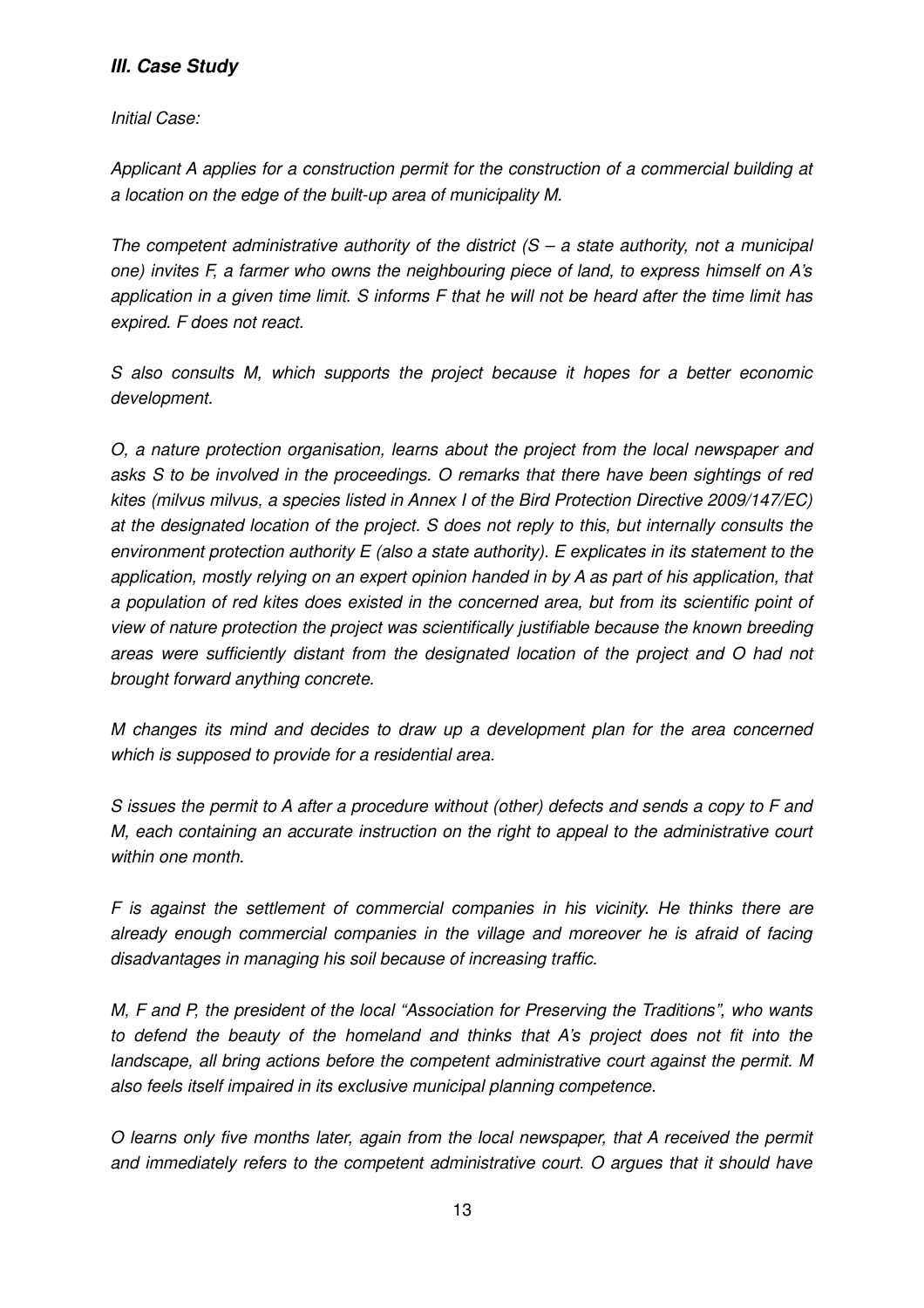been involved in the administrative proceedings. O points out that the risk for the red kite also was not justifiable because, very close to the designated location of the project, an eyrie had been found. The designated, up to now not built-up location constituted an important hunting ground for the red kite. If a construction was allowed here, the breeding success of the local population of red kites would be seriously endangered. O submits an expert opinion of an internationally respected ornithologist which supports its allegations.

Questions:

- 1. How is the court going to decide on the objections of M, F and P?
- 2. How is the court going to decide on the action brought by O? Is the mere fact that S did not involve O in the administrative proceedings going to help O's action to succeed? Supposing that this is not the case, how is the court going to assess the question of the risk for the red kite?

The court may overrule them all due to the fact that none of them is in a position to challenge the permit before the court:

- F was duly invited to participate but did not react on time,
- P was not a party or accessory participant in the administrative proceeding,

– M does not have its own legal interest and is not empowered by an Act to challenge the decision before a court,

– O has not stated legitimate grounds for the participation in the administrative proceeding.

The court can not ex officio assess the question of the risk for the red kite. Representative of the public interest may in cases stated by an Act be involved in a procedure.

#### Modification:

Case like the initial case, but A now applies for a permit under pollution control law for the construction of a small wind farm (project according to Annex II of the Environmental Impact Assessment Directive 2011/92/EU) in the outskirts of M. M initially supports the project as in the initial case, but then decides to plan a commercial area which is supposed to include the designated location of A's project. E additionally explicates, based on the opinion handed in by A, too, that the risk of collisions of the red kite with the blades of the wind generators was negligible because of the distance of the known breeding areas from the designated location, whereas the opinion brought by O sees an unjustifiable risk because the designated location of the project constituted an important hunting ground of the red kite.

How is the court going to decide on the actions now?

The same.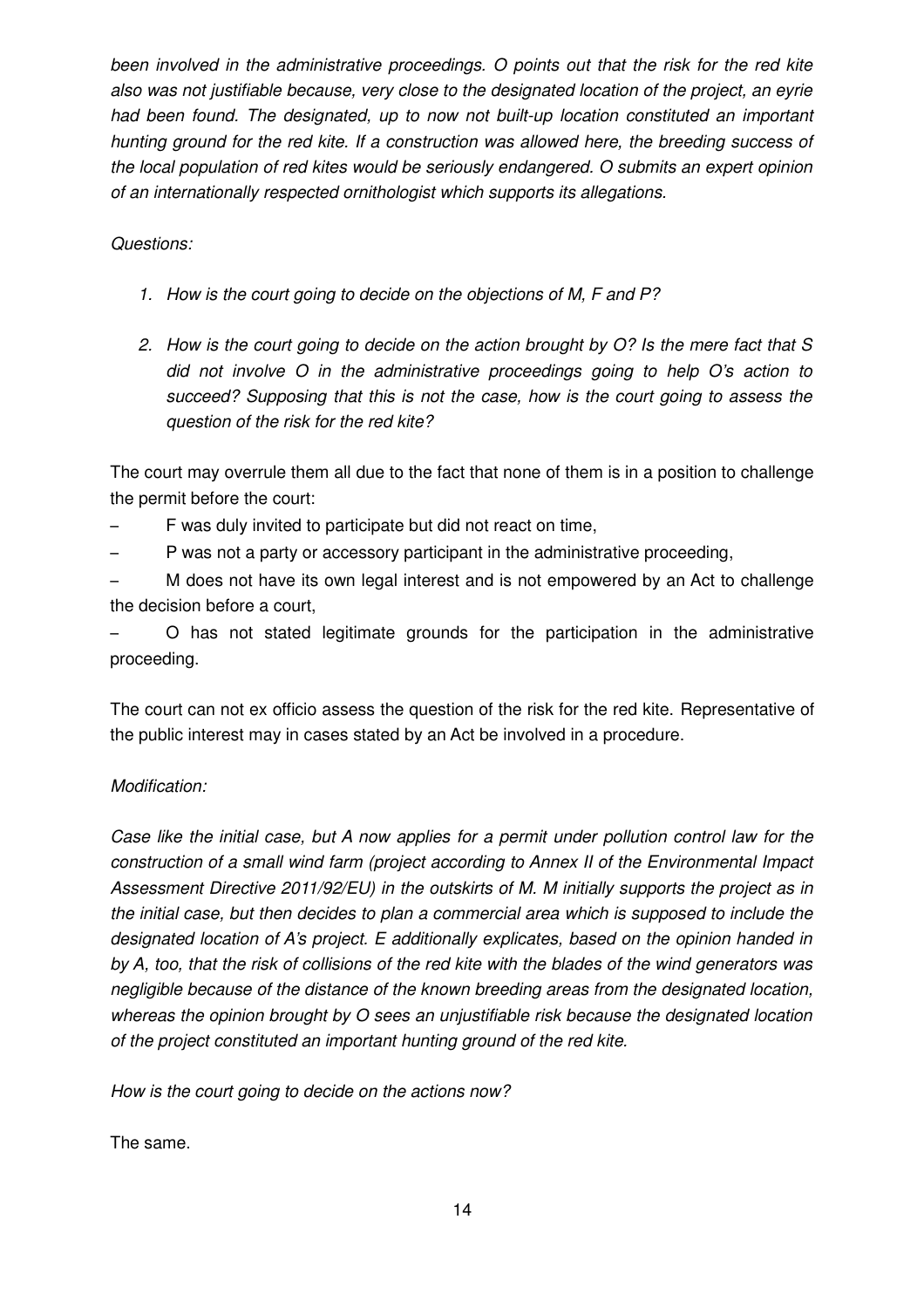#### **Annex to question II.6.b)**

In recent case law concerning European Union state aid law and European Union competition law (anti-competitive practices, merger control) the European Court of Justice established – according to recent academic writings – a concept of three levels (stages) for the judicial control of administrative fact finding and legal qualification of facts<sup>1</sup>:

- 1. (abstract) interpretation of legal provisions;
- 2. determination (or establishment) of (simple) facts (the factual basis);
- 3. only in case of complex factual matters (interdependencies, causalities, uncertainty, …) evaluation (or appraisal) of complex facts (economic impact, complex prognosis, certain risks for health and safety);
- 4. (concrete) legal qualification (or characterisation) of simple facts or of the results of a complex evaluation with regard to a legal term – sometimes based on the interpretation of a legal provision.

Concerning levels 2 and 4 the European Court of Justice applies a strict scrutiny while the Court reduces its control on level 3 under the rubric of a so called technical discretion which must be differentiated from classic discretionary powers. For example the European Court of Justice takes the view that the finding that a state aid favours (!) a certain undertaking as prohibited by Art. 107 (1) TFEU requires in some cases (!) a complex (!) economic evaluation of the factual situation. Thus, in such specific factual situations the Commission has a technical discretion and the Court will apply a reduced standard of control ("manifest error") focussing on procedural requirements especially with regard to the duty to carefully and impartially investigate the case<sup>2</sup>. In contrast, articles 107 (3), 108 (3) TFEU provide for a classic discretionary power ("may be considered") of the Commission according to the Court.

Many commentators compare this four-level-concept with concepts in French administrative law. Other jurisdictions tend to omit the  $3<sup>rd</sup>$  level and to focus on levels 2 and 4. Nevertheless, some jurisdictions have established a broad understanding of discretionary powers probably comprising also categories like the technical discretion under European Union law. Also the German concept of "Beurteilungsspielräume" concerning the administrative concretisation of legal requirements (a form of discretion with a view to the facts rather than with a view to

<sup>1</sup> ECJ case C-104/00 P (DKV/HABM); case C-449/99 P (EIB/Hautem); see also case 56/64 (Consten and Grundig/Commission); case 42/84 (Remia/Commission); case C-525/04 P (Spain/Lenzing); case C-269/90 (TU München/Hauptzollamt München-Mitte); case C-12/03 P (Commission/Tetra Laval).

<sup>2</sup> See ECJ case 56/64 (Consten and Grundig/Commission); case 42/84 (Remia/Commission); case C-525/04 P (Spain/Lenzing); case C-269/90 (TU München/Hauptzollamt München-Mitte); case C-12/03 P (Commission/Tetra Laval).